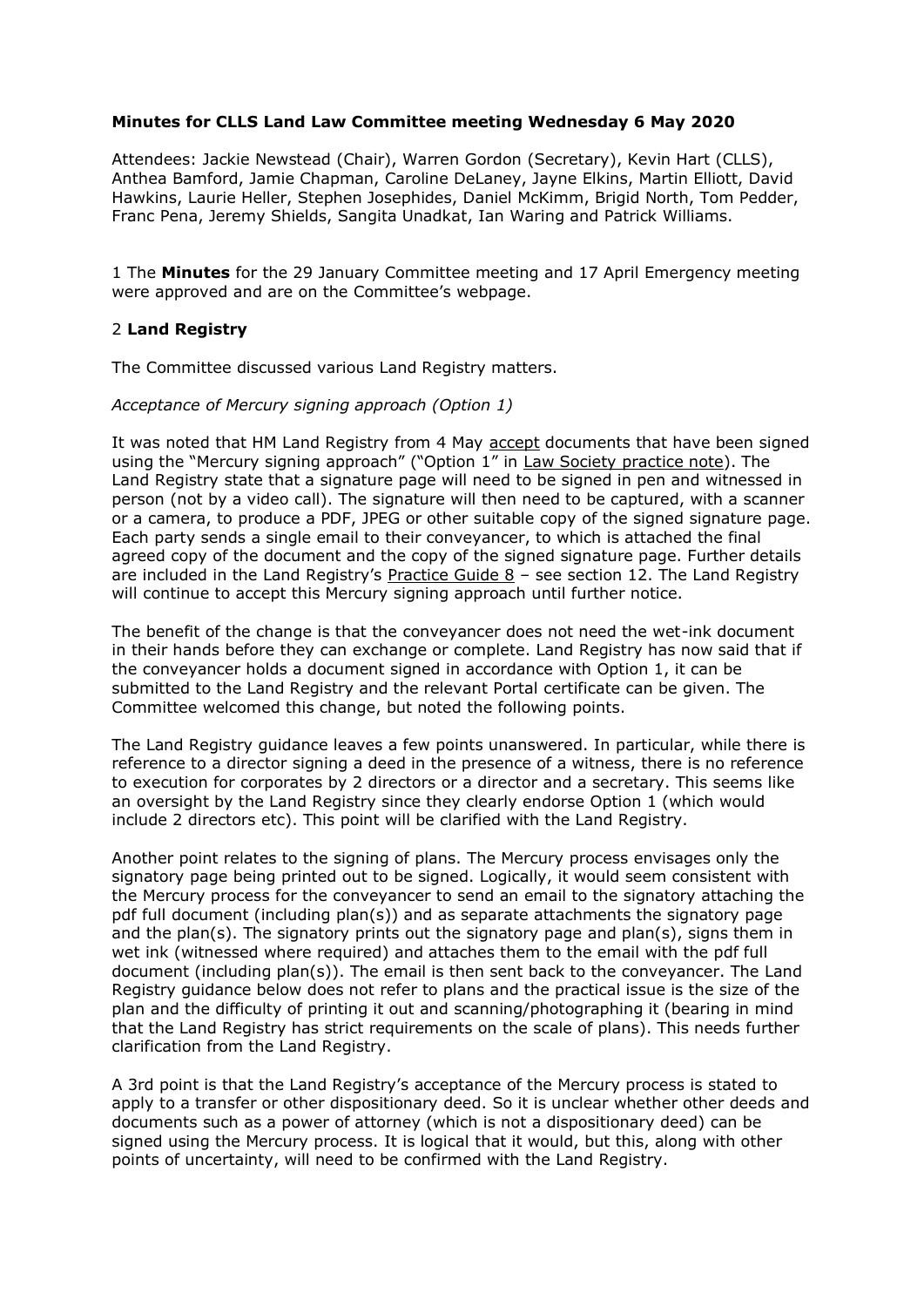The Land Registry has established a forum with stakeholders to discuss key issues and these and other points will be raised with the Land Registry.

In terms of whether Committee members will ask for the return (for example from the client) of the actual wet-ink pages (which are now not required by the Land Registry), the Committee's view was that it is not necessary for land registration purposes, but some firms may nevertheless wish to collate the pages with the wet-ink signatures for evidential or other purposes.

While the Land Registry now accepts the "Mercury signing approach" ("Option 1"), it does not accept electronic signatures. The Land Registry's digital mortgage uses its own form of identity verification, which is different from the current prevalent types of esignature.

## *Evidence of identity*

The Land Registry has adopted, on a temporary basis, from 4 May some more flexible processes in relation to evidence of identity, the detail of which is contained in Land Registry guidance, new [Practice Guide 67A.](https://www.gov.uk/government/publications/temporary-changes-to-hm-land-registrys-evidence-of-identity-requirements-pg67a/practice-guide-67a-temporary-changes-to-hm-land-registrys-evidence-of-identity-requirements) The Land Registry had previously announced that they would not reject applications where evidence or confirmation of identity is completely missing until further notice, but would instead raise a requisition. The 4 May change allows for verification of a person's identity (see form ID1 or ID2) to be done by video call and involves the use of an additional new [form ID5.](https://www.gov.uk/government/publications/certificate-to-be-given-by-a-conveyancer-where-a-persons-identity-has-been-verified-by-way-of-an-online-video-call-id5)

#### 3 **Update on control on enforcement for commercial property**

To protect tenant businesses, there is currently a moratorium on the forfeiture of commercial leases for non-payment of "rent" (meaning any sum the tenant is liable to pay under the lease), so that landlords cannot forfeit from and including 26 March 2020 until at least 30 June 2020. That date may be extended. Tenants, however, remain liable for any payments that fall due under the lease during that period. Additionally, on 23 April 2020, the Government announced a temporary ban on the ability for landlords to use statutory demands (made between 1 March 2020 and at least 30 June 2020) and winding up petitions (presented from 27 April 2020 to at least 30 June 2020), where a commercial tenant's inability to pay is the result of COVID-19. Any winding-up petition that claims the company is unable to pay its debts must first be reviewed by the courts to determine why. This measure can be extended in line with the forfeiture moratorium and will be included in the Corporate Insolvency and Governance Bill.

From and including 25 April 2020 until at least 30 June 2020 (extended in line with the forfeiture moratorium), landlords are prevented from using Commercial Rent Arrears Recovery (CRAR) unless the minimum amount of net unpaid rent is equivalent to 90 days' rent (Taking Control of Goods and Certification of Enforcement Agents (Amendment) (Coronavirus) Regulations 2020). This would allow landlords to use CRAR for all unpaid quarterly rent apart from for the quarter starting on the September quarter day.

## 4 **Transactional drafting for COVID-19**

The most common new provision for COVID-19 being requested by tenants on negotiations for a new lease is a suspension of rent and other tenant's obligations triggered by various COVID-19/pandemic related circumstances of varying breadth. Some landlords refuse to consider a suspension provision of this type, perhaps instead allowing for an extended rent free. What is agreed or not will depend on the parties' respective negotiating strengths. The request for such a suspension provision is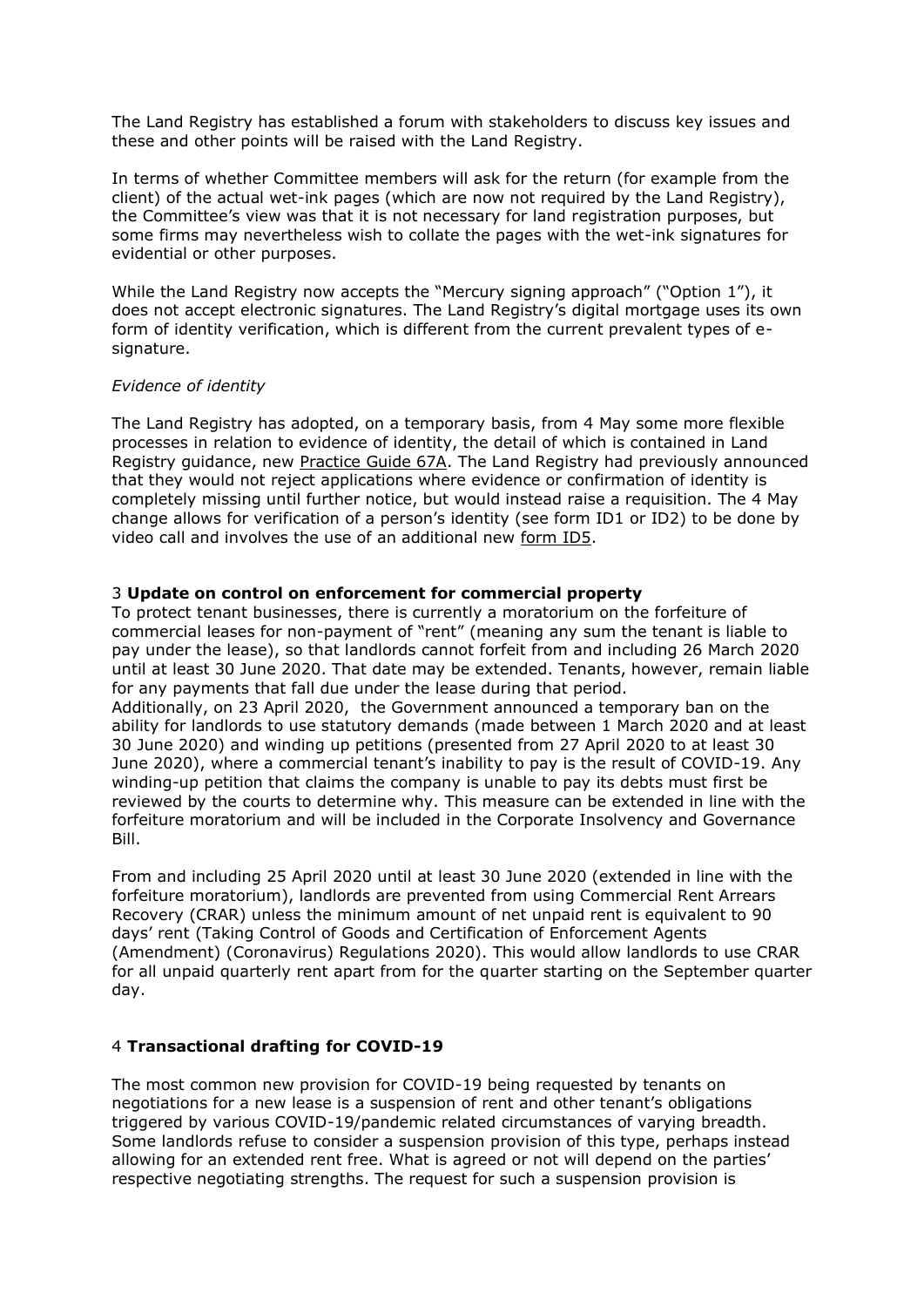encountered more in leisure and retail (where businesses have been forced by legislation not to open for trade) rather than offices.

In other types of agreement such as agreements for lease, drafting is sometimes being introduced to allow for delays to practical completion of works because of COVID-19/pandemic related circumstances (affecting for example the availability of building materials or contractors), with possible use of longstop dates. More time may be built into agreements for Completion deliverables and provision may be made in relation to how deeds are to be physically handed over where there are pandemic related constraints. It was noted that under the provisions of certain JCT contracts, a contractor can terminate if works stop for more than a specified period. Changes to this may need to be considered for new deals; in terms of agreements already in force, building sites are still generally open and discussions should be taking place between the parties.

Members had not encountered on a regular basis the use of mechanisms such as options, retentions and escrows to deal with COVID-19 issues.

It was also noted that members' experience and recent press articles highlight that most insurers are not covering COVID-19.

# 5 **New Certificate of title project**

An update was provided on the Committee sub-group's project to produce a new  $8<sup>th</sup>$  edition of the Certificate of title. The meetings have been disrupted because of the pandemic. Prior to then, there had been a few meetings focusing in particular on the Certificate's front end and Schedule 5 on the Letting Documents (occupational leases). Schedule 5 has been reviewed in the light of the Model Commercial Leases and the new Code for Leasing Business Premises with some changes proposed to reflect these. Detailed comments are awaited from the sub-group on the front end and Schedule 5 and when further progress has been made in those respects, this will be brought back to the full Committee. In advance of the Committee meeting, the Committee had been provided with the drafts currently being considered. Further sub-group meetings will be arranged to take place remotely. Due to the pandemic delays, the new edition will not be launched until 2021.

## 6 **New Rent deposit deed project**

This is a project to review and update the Committee's rent deposit deed which is now over 10 years old. The document is still in pretty good shape but needs a bit of refreshing. There has been one meeting of the sub-group and the Committee was also provided with the drafts currently being considered. The Committee will be kept updated on progress. Further sub-group meetings will be arranged to take place remotely.

## 7 **Undertakings required by lenders project**

The form of undertakings required by lenders project continues with consideration being given to the comments of the sub-group's members. A composite version has been produced and it is hoped that a version will be provided for consideration at the June Committee meeting. Among the issues are who should be the addressee, the lender or lender's lawyers or both (caution is required for the holding deeds to order undertaking which potentially lasts for an extended period where it is just the law firm benefiting in case they cease to act). Also on the lender side, the undertaking is likely to be for the benefit of the Security Agent (and not other finance parties) and Security Agent will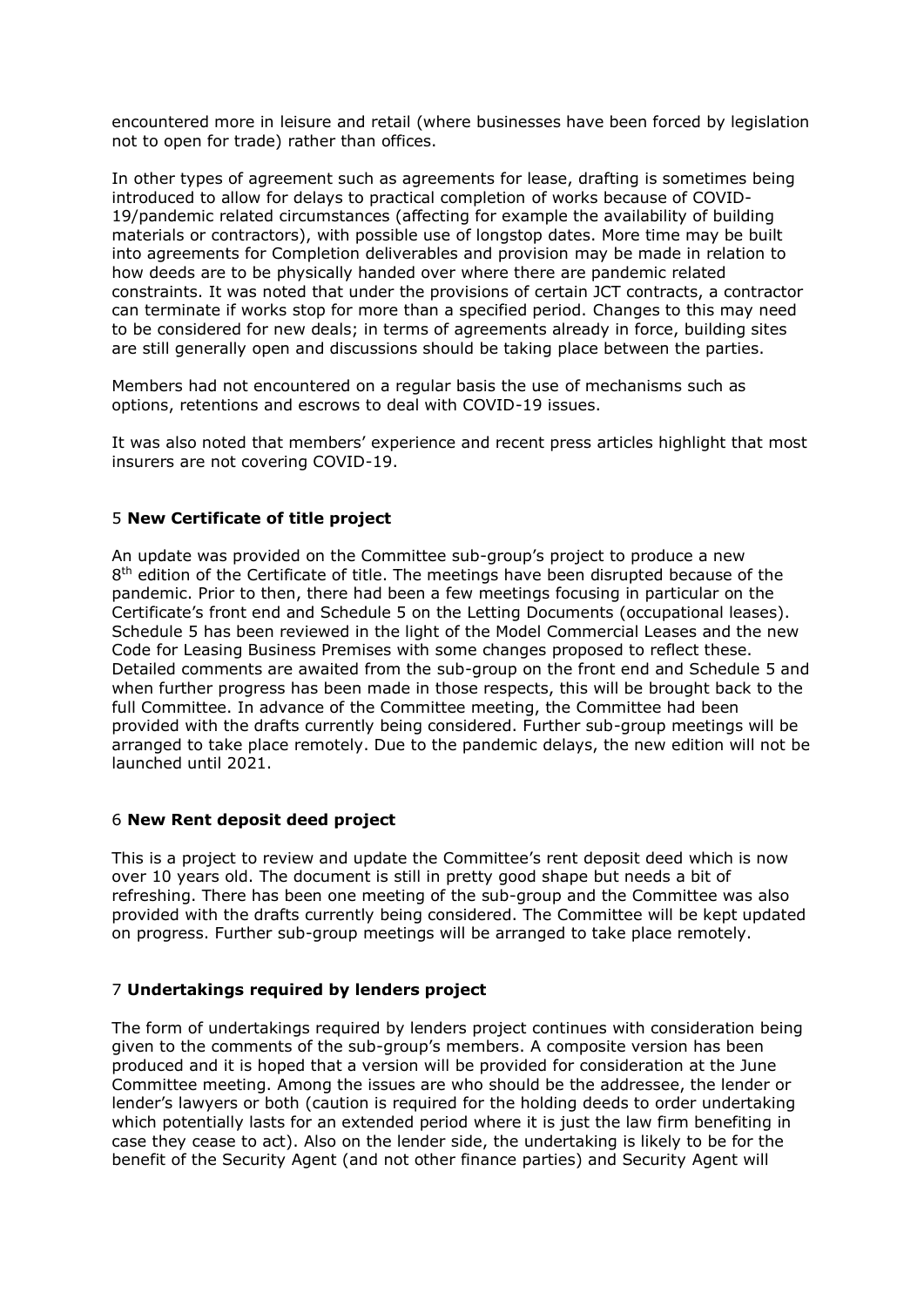include successors but without extending the liability of the firm giving the undertakings. This new document should be launched this year.

#### 8 **Consultation on modifications to Retail Prices Index**

**methodology** [https://www.gov.uk/government/consultations/a-consultation-on-the](https://www.gov.uk/government/consultations/a-consultation-on-the-reform-to-retail-prices-index-rpi-methodology)[reform-to-retail-prices-index-rpi-methodology](https://www.gov.uk/government/consultations/a-consultation-on-the-reform-to-retail-prices-index-rpi-methodology)

The Government and UK Statistics Authority are consulting on the UK Statistics Authority (UKSA)'s proposal to address the shortcomings of the Retail Prices Index (RPI). It has shortcomings meaning that it has sometimes overestimated, and at other times underestimated, the rate of inflation and it lost its National Statistic status in 2013. Despite the shortcomings, Government continues to have a major use of the RPI especially in its issue of index-linked gilts. The CPIH (Consumer Prices Index including owner occupiers' housing costs) has been the Office for National Statistics (ONS)'s lead measure of inflation since March 2017. Since 2010, the rate of RPI annual inflation has been on average 1% point per annum above the CPIH.

The Government has no plans to remove the requirement for UKSA to compile and maintain the RPI and publish it every month. However, the UKSA is minded to address RPI's shortcomings by bringing the methods and data sources from the CPIH into the RPI. This means that from the implementation date the RPI index values will be calculated using the same methods and data sources as are used for the CPIH. The introduction of the new data source and methods to the RPI will see its annual measured rate of inflation be lower, on average, by 1% point per annum.

A major point of concern is the impact of the proposals on the index-linked gilt market and consequently on the public finances. The Government is also mindful of the potentially wide-ranging impact of the proposed changes to RPI and of their responsibilities as public sector bodies to consider this in future policy making. Impacts from the change to RPI could have unintended and diverse impacts, affecting the public finances, economy, financial markets or groups of users. The Consultation seeks information detailing those impacts.

In light of the pandemic, the consultation period has been extended to 21 August 2020. Concerns have been expressed by investors about the adverse impact on RPI based investments/returns if the changes are implemented. Existing RPI linked provisions often cater for changes to its methods and data sources. For new drafting, references to RPI may sometimes be replaced with CPI (plus a figure) to seek to equate to the current RPI. Careful consideration needs to be given to the use of alternative formulae to RPI to be clear that in the context of the particular provisions there is an equivalent rate of return.

Committee members may wish to encourage clients to respond to the Consultation for example to request that the changes do not affect existing obligations based on RPI.

#### 9 **Approach to new RICS Code for Leasing Business**

**Premises** https://www.rics.org/globalassets/code-for-leasing\_ps-version\_feb-2020.pdf

The Committee briefly touched on the RICS's new Code for Leasing Business Premises published in February but not coming into force until September 2020. It was considered that this new Code was probably a little more balanced than the previous edition. The Committee will review the impact of the new Code on lease negotiations in a year's time.